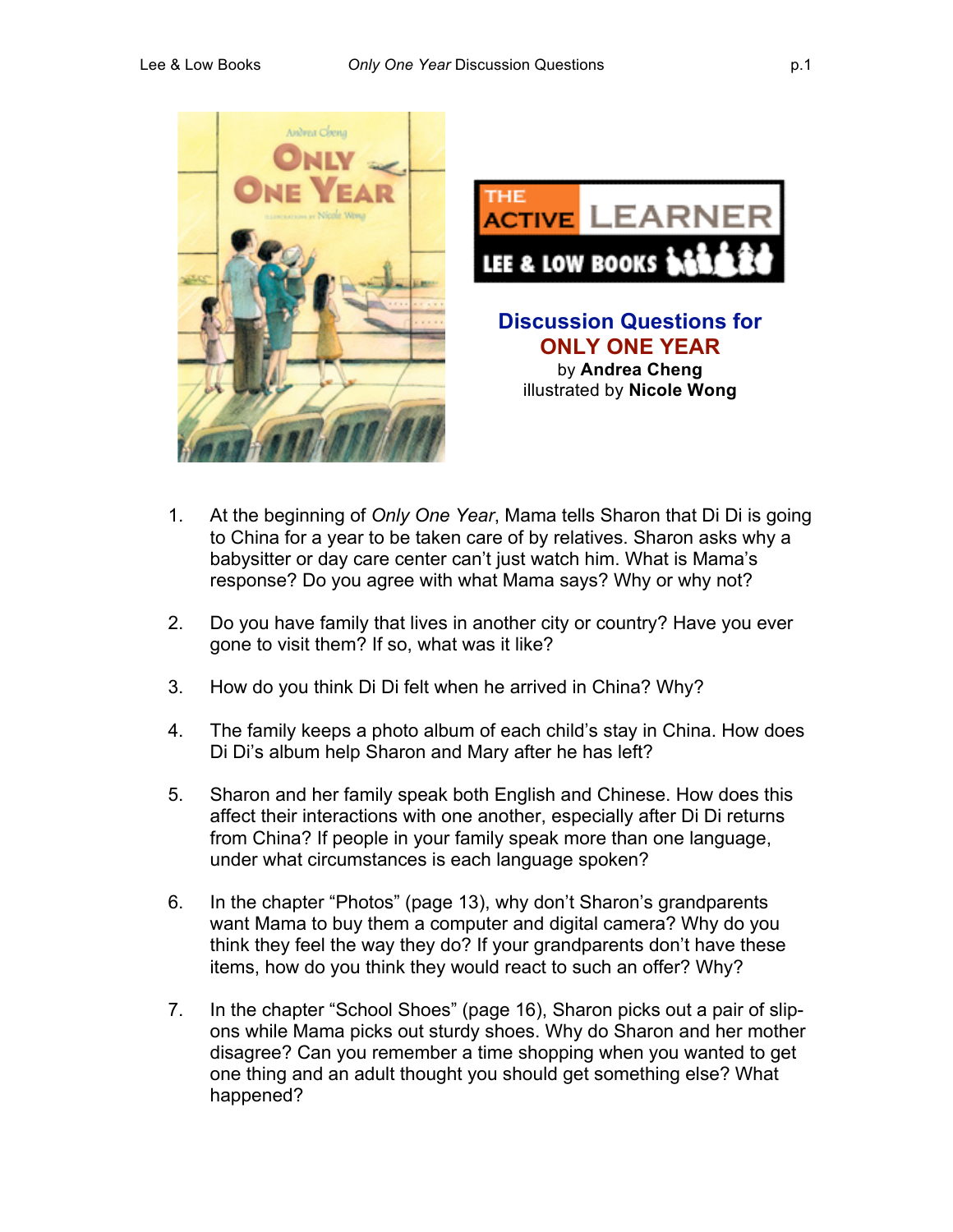- 8. In the same chapter, why does looking at shoes for toddlers make Sharon and Mary sad?
- 9. In the chapter "Getting Ready" (page 20), Mary is nervous about starting first grade. How did you feel before your first day of school, or before your first day at a new school? If you were nervous or scared, what made you feel better?
- 10. In the chapter "First Day" (page 23), what does Sharon say when Isabelle asks where Di Di is? Why?
- 11. During the year Di Di is away, Sharon and Mary build a miniature house, and after Di Di returns, they make him a book for his first day of preschool. What do you learn about Sharon and Mary from the descriptions in the book of how they create and work on these projects?
- 12. In the chapter "Home Again" (page 45), Mama compares two apple slices on a plate to America and China and says, "They are far apart, but they are all in one circle, like our family." What do you think Mama means by this?
- 13. Why does Di Di cry so much when he gets back home from China? Why does Sharon cry? Find a passage in the book that shows how Sharon feels.
- 14. In "The Playground" (page 53), Sharon says, "Di Di cries too much. I wish he had stayed in China." Why does she say this? What does she really mean? Have you ever said something you didn't mean when you were upset or angry? Do you wish to tell us what you said and why?
- 15. Even though Sharon, Mary, and Di Di fight sometimes, they love each other. Find some passages in the book that let readers know this is true.
- 16. The Author's Note at the end of *Only One Year* provides some background about the story. What are some reasons the author gives for why parents might choose to send their children far away from their immediate families to spend time with relatives in another country?

## **ABOUT THE AUTHOR AND ILLUSTRATOR**

**Andrea Cheng** has written numerous books for young readers. Cheng hopes her books will help readers understand the role different cultural customs play in the ways loving families raise their children. Cheng lives in Cincinnati, Ohio. You can find her online at andreacheng.com.